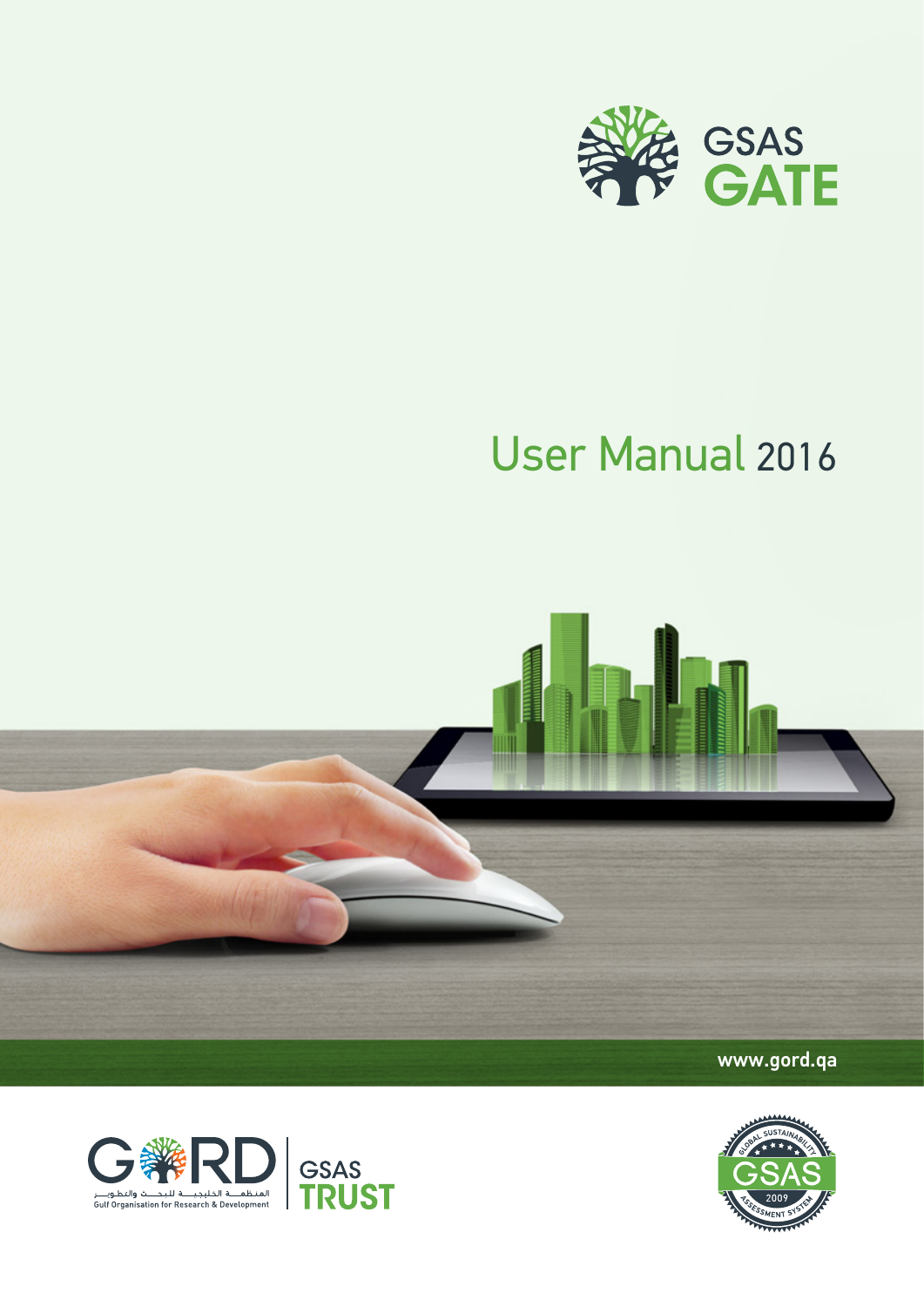# User Manual 2016

**COPYRIGHT © 2016**

All rights reserved to Gulf Organisation for Research and Development. No part of this document may be reproduced in any form by any means.



Crafting a Green Legacy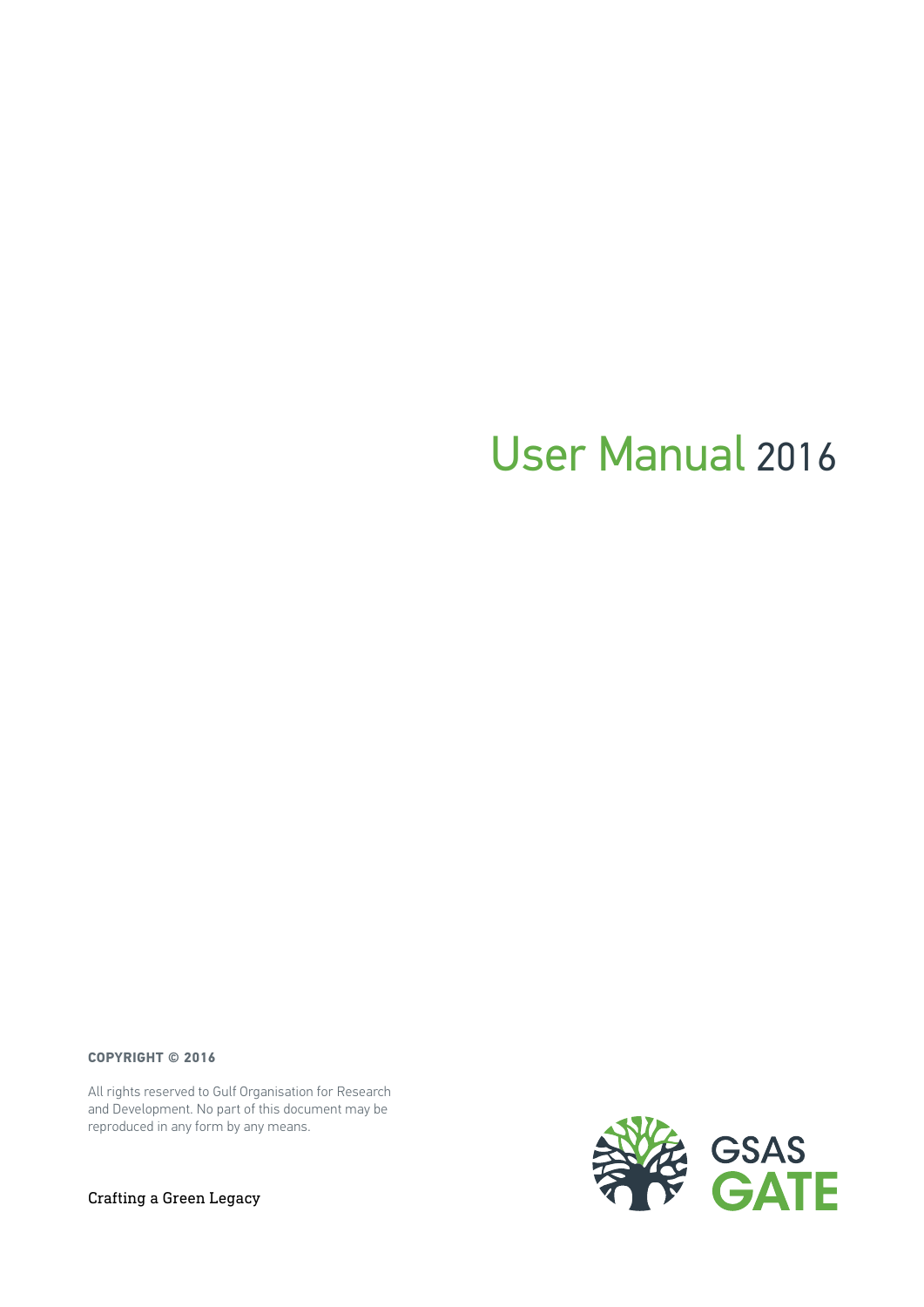# Table of Content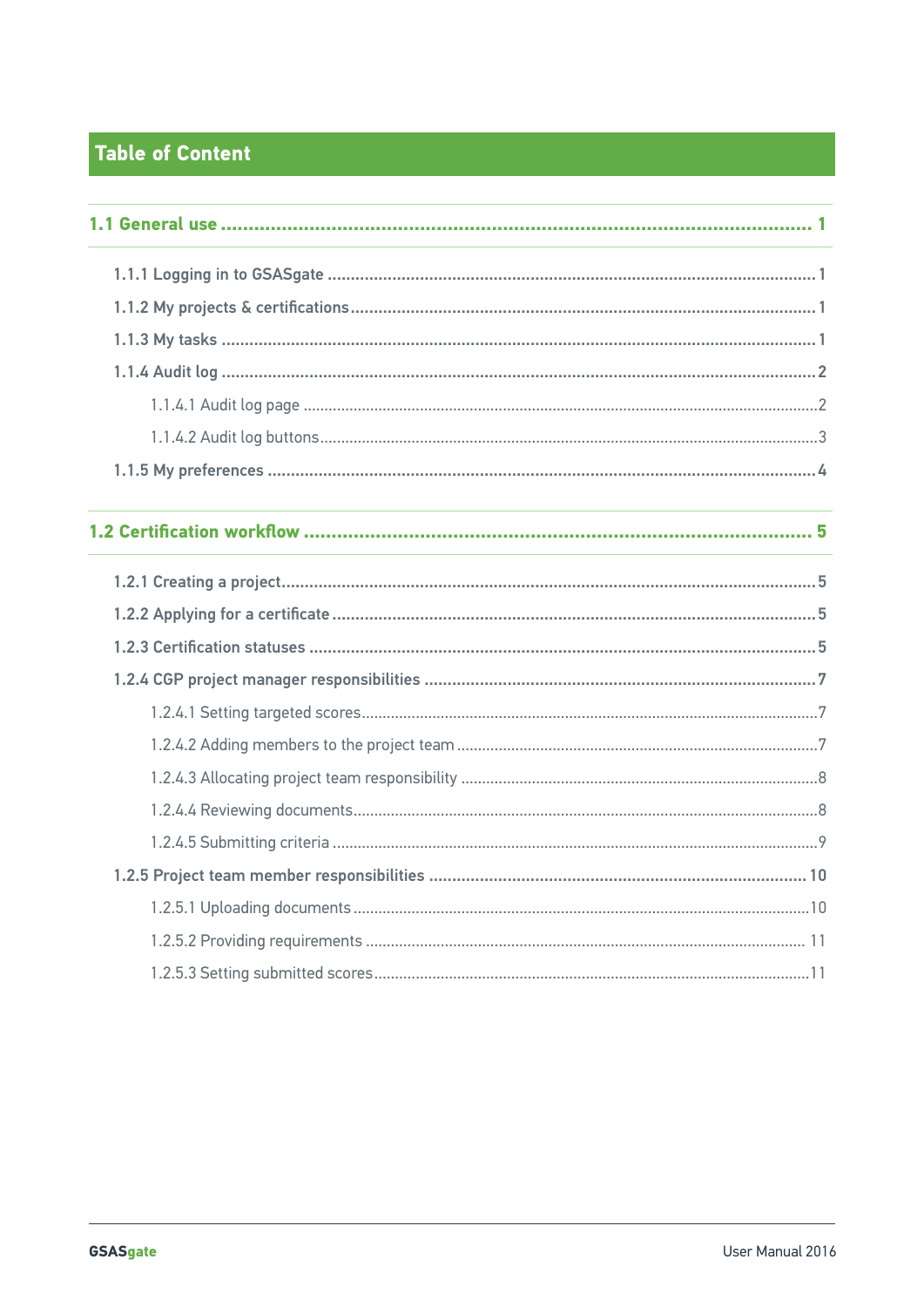# **Table of Figures**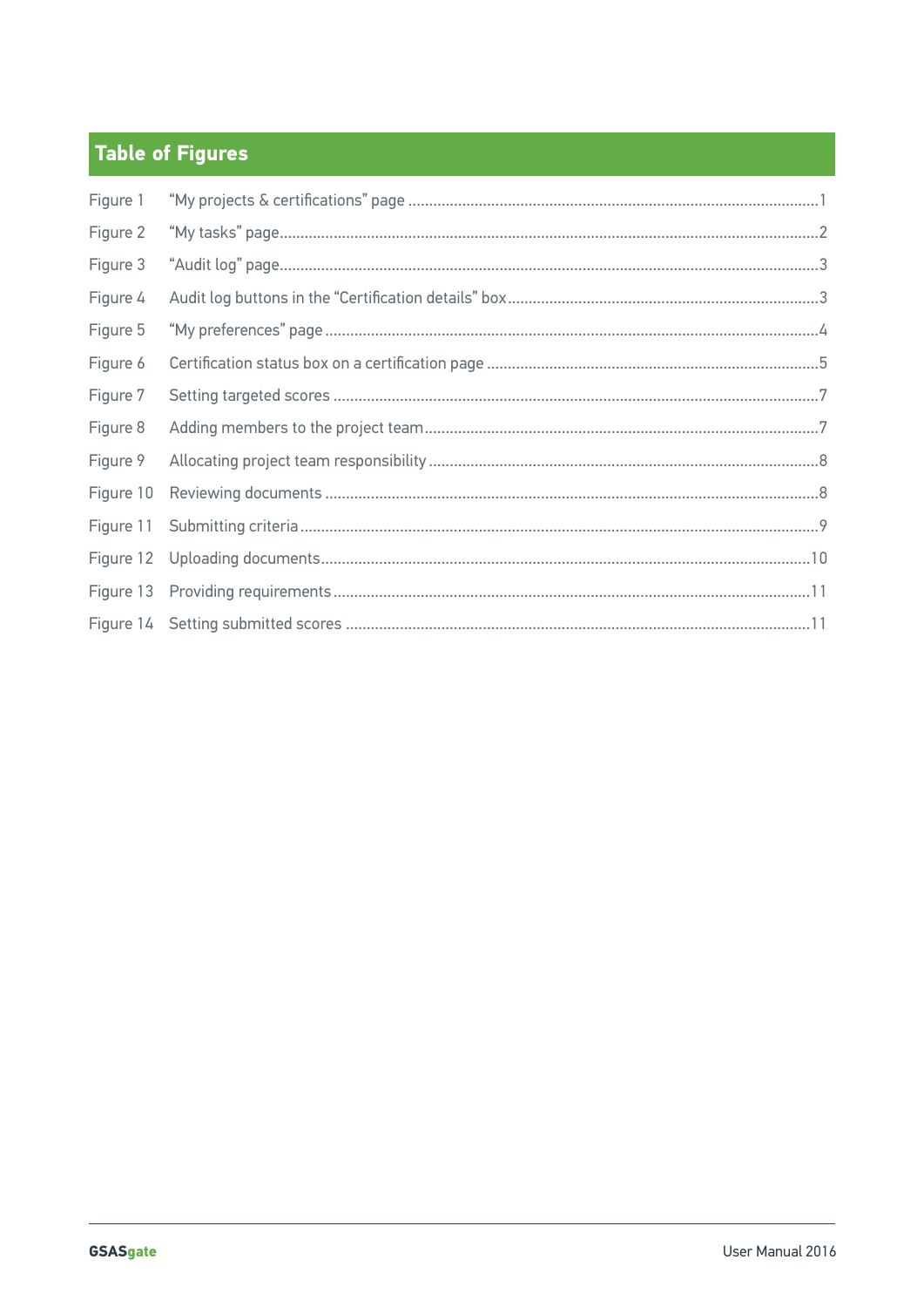### **1.1 General use**

This chapter explains the usage of the general parts of the application.

#### **1.1.1 Logging in to GSASgate**

GSASgate can only be accessed with a valid linkme.qa account. Users that do not have an account should first create one via http://www.linkme.qa/general/register\_start.asp.

#### **1.1.2 My projects & certifications**

Click on the "My projects & certifications" link in the main menu to get an overview of all certifications by project. Only projects and certifications you have access to will be shown here.

#### **1.1.3 My tasks**

The "My tasks" page shows a list of your unfinished tasks. Clicking on a task description will redirect you to the page in GSASgate where you can perform the necessary action(s) to complete the task. The "Resource" column contains breadcrumbs to the page the task is related to. Some tasks also have a due date.

Using the filter on the right of the page, you can view tasks by project, certification, etc. After a task is completed by the user, that task will automatically be deleted by the system.

The task system is an important core feature of GSASgate. It is highly recommended that users frequently check for new tasks and complete them as soon as possible. This will result in a smooth certification process flow.

| <b>Project Code</b>              | <b>Project Name</b>          | <b>Certification Name</b>                 | <b>Certification Status</b>                          | <b>Certification Active</b>                     | <b>Certification Typologies</b>      |
|----------------------------------|------------------------------|-------------------------------------------|------------------------------------------------------|-------------------------------------------------|--------------------------------------|
| Project Code<br>$\blacktriangle$ | Project Name<br>$\triangleq$ | Certification Name<br>$\mathbf{v}$ $\phi$ | Certification Status<br>$\triangleq$<br>$\mathbf{v}$ | Certification<br>$\mathbf{v}$   $\mathbf{\div}$ | $\triangleq$<br>Certification Typolo |
| QA-001                           | <b>Project Y</b>             | Letter of Conformance 2.1                 | Certified                                            | <b>No</b>                                       | Healthcare 2.1                       |
| <b>TBC</b>                       | Project X                    | Letter of Conformance 2.1                 | Activating                                           | Yes                                             | Commercial 2.1<br>Core + Shell 2.1   |

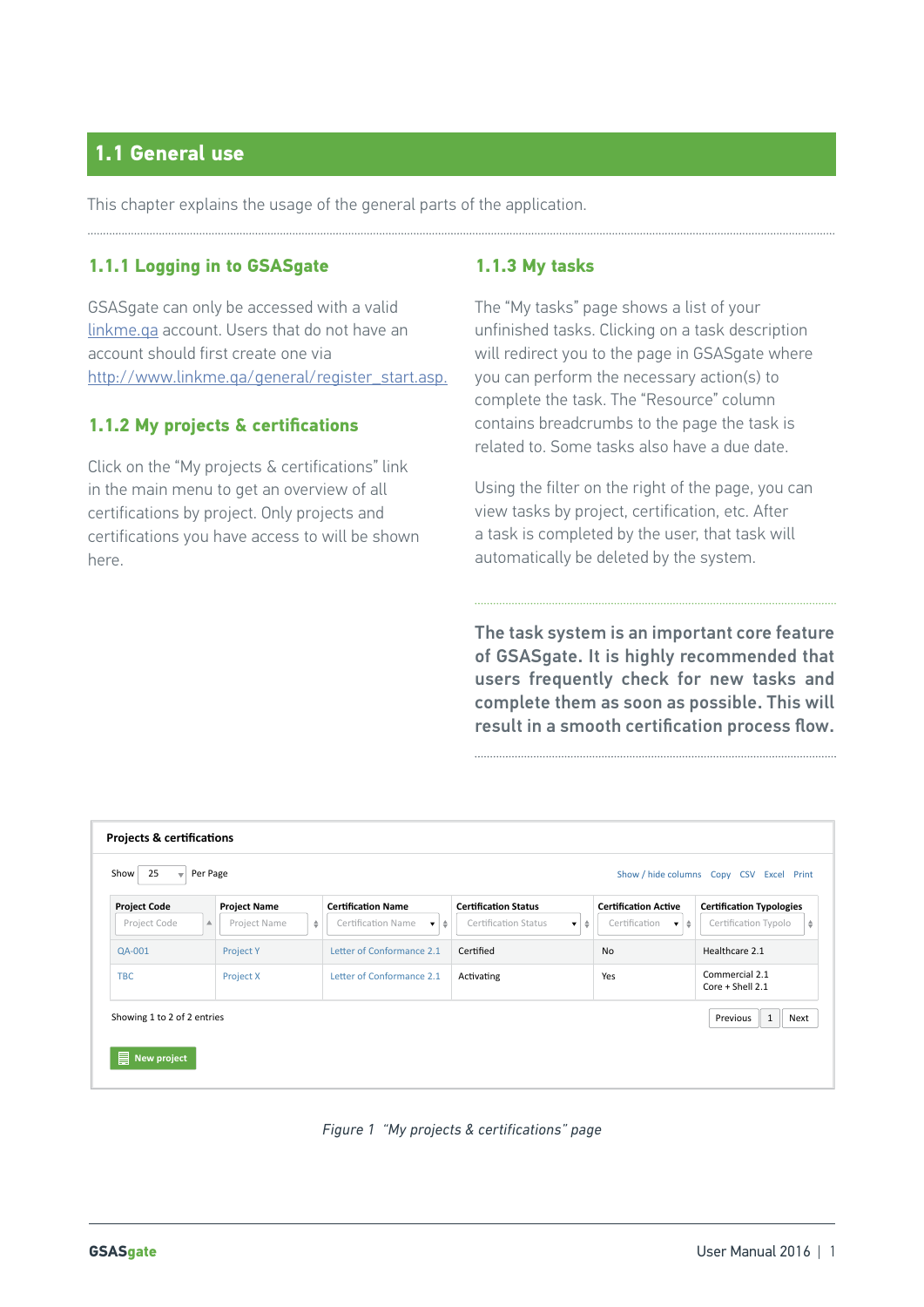#### **1.1.4 Audit log**

#### **1.1.4.1 Audit log page**

The "Audit log" page contains a chronological history log relating your projects and all underlying resources. There are two types of audit log records:

- System message: these messages are generated by the system in response to a user event in the application. System messages have a grey background color.
- User comment: these messages represent direct user input. User comments are usually, but not always, related to system messages. User comments generated by the project team have a green background color. User comments generated by the GSAS trust team have an orange background color.

Every log record is linked to a specific resource, e.g. a project, a certification, a requirement, etc. Breadcrumbs to the resource are displayed above the audit log message next to the date and time it was created on and the user it is related to.

Using the filter on the right of the page, you can view audit logs by project, certification, user, date etc.

The audit log system is a powerful core feature of GSASgate. Using the correct filter, a lot of valuable information can be derived from the audit log page.

| Description                                               | Resource                                                         | Due<br>date              | Project<br>- All Projects -                     |
|-----------------------------------------------------------|------------------------------------------------------------------|--------------------------|-------------------------------------------------|
| Allocate criteria requirements to<br>project team members | Projects / Project X<br>Letter of Conformance, 2, 1 (Submitting) | $\overline{\phantom{0}}$ | <b>T</b> Apply filter<br><b>X</b> Remove filter |

*Figure 2 "My tasks" page*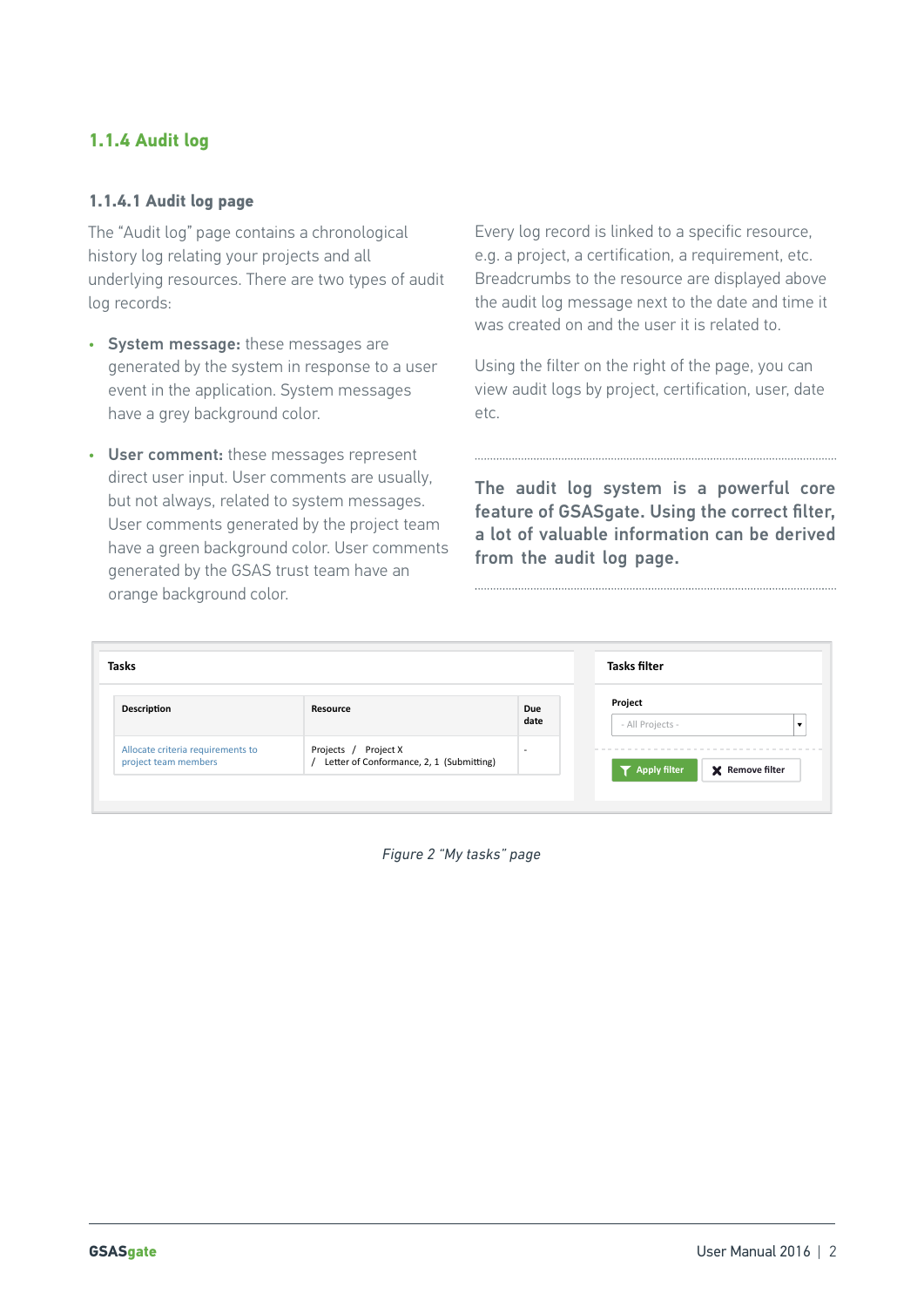#### **1.1.4.2 Audit log buttons**

In addition to the audit log page, you can find audit log buttons on several pages of the application. These buttons typically reside in the top right corner of a resource information box. By clicking on one of these buttons, a window with audit logs directly concerning that resource will be opened.

Notice that audit logs from underlying resources will not be displayed in this window. For a full overview of a resource and its underlying resources, users need to utilize the audit log page.

For a detailed overview of the audit log page, see "1.1.4.1 Audit log page".

For example, by clicking on one of the buttons in the figure below, audit logs directly concerning the "Letter of Conformance" certification will be shown. Audit logs linked to underlying criteria or requirements of the certification will not be displayed.

| <b>Certification details</b> |                           |
|------------------------------|---------------------------|
| <b>Certification name</b>    | Letter of Conformance 2.1 |
| <b>Duration</b>              | 1 Year                    |

#### *Figure 4 Audit log buttons in the "Certification details" box*

The button on the right will display all audit log messages for this resource, while that on the left will only display user comments.

| 4 Apr 2016 12:03 AST   a John Johnson (CGP project manager)  <br>Projects / Project Y / Letter of conformance 2.1. (Activating)  | Project                 |                         |
|----------------------------------------------------------------------------------------------------------------------------------|-------------------------|-------------------------|
| This is a project team comment.                                                                                                  | - All Projects -        | $\overline{\mathbf{v}}$ |
| ⊙ 4 Apr 2016 12:07 AST   △ Sam Smith (Cerfication manager)  <br>■ Projects / Project X / Letter of conformance 2.1. (Activating) | <b>Message Contains</b> |                         |
| This is a GSAS trust team comment.                                                                                               | User                    |                         |
| ⊙ 4 Apr 2016 11:53 AST   △ John Johnson (CGP project manager)   ■ Projects / Project Y / Letter of conformance 2.1. (Activating) | - Al users -            | $\mathbf{v}$            |
| A PCR track request was issued for the cerfication Letter of Conformance 2.1 in project Project Y.                               | Date from               | <b>Time from</b>        |
|                                                                                                                                  | D                       | $\odot$<br>0:00         |
| ⊙ 4 Apr 2016 11:53 AST   △ John Johnson (CGP project manager)   ■ Projects / Project Y / Letter of conformance 2.1. (Activating) | Date to                 | Time to                 |
| A new cerfication Letter of Conformance 2.1 was created in project Project Y.                                                    | D                       | $\odot$<br>0:00         |
| ⊙ 4 Apr 2016 11:49 AST   △ John Johnson (CGP project manager)  <br>Projects / Project x                                          | Only show user comments |                         |
| A new project Project X was created.                                                                                             | <b>Apply filter</b>     | X Remove filter         |

*Figure 3 "Audit log" page*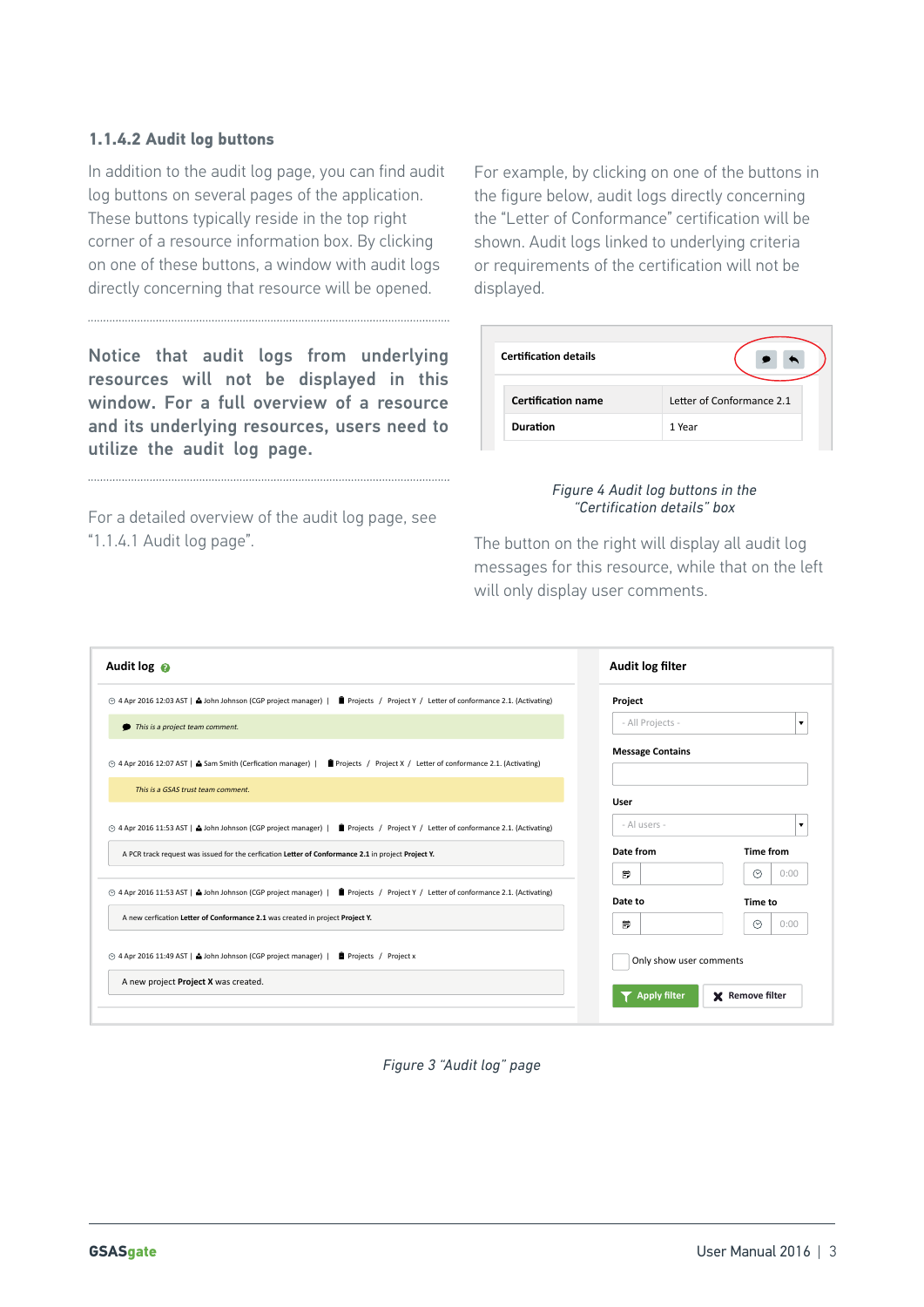#### **1.1.5 My preferences**

On the "My preferences" page you can change your e-mail notification settings. You can specify for which types of audit logs and tasks you want to be notified by email. Some settings are application wide while others are specified on a project level.

To reduce the amount of mails that is sent to GSASgate users, most notifications will by bundled in a daily email. Users will however be notified immediately of some important events, e.g. when a user is added to a project.

| <b>User E-mail Notifications</b>                                                                                                                                                                                                                                                                                                    |
|-------------------------------------------------------------------------------------------------------------------------------------------------------------------------------------------------------------------------------------------------------------------------------------------------------------------------------------|
| Below you can select for which types of audit log<br>and task events a notification must be included in<br>the digest e-mail. Some event types can be specified<br>on a per project basis. These event types will be<br>visible after first selecting a project. Changes will only<br>be saved for the currently selected projects. |
| Project independent notification preferences<br>Project created                                                                                                                                                                                                                                                                     |
| New task<br><b>Project dependent notification preferences</b>                                                                                                                                                                                                                                                                       |
| - All Projects -<br>▼<br>n Update Preferences                                                                                                                                                                                                                                                                                       |

*Figure 5 "My preferences" page*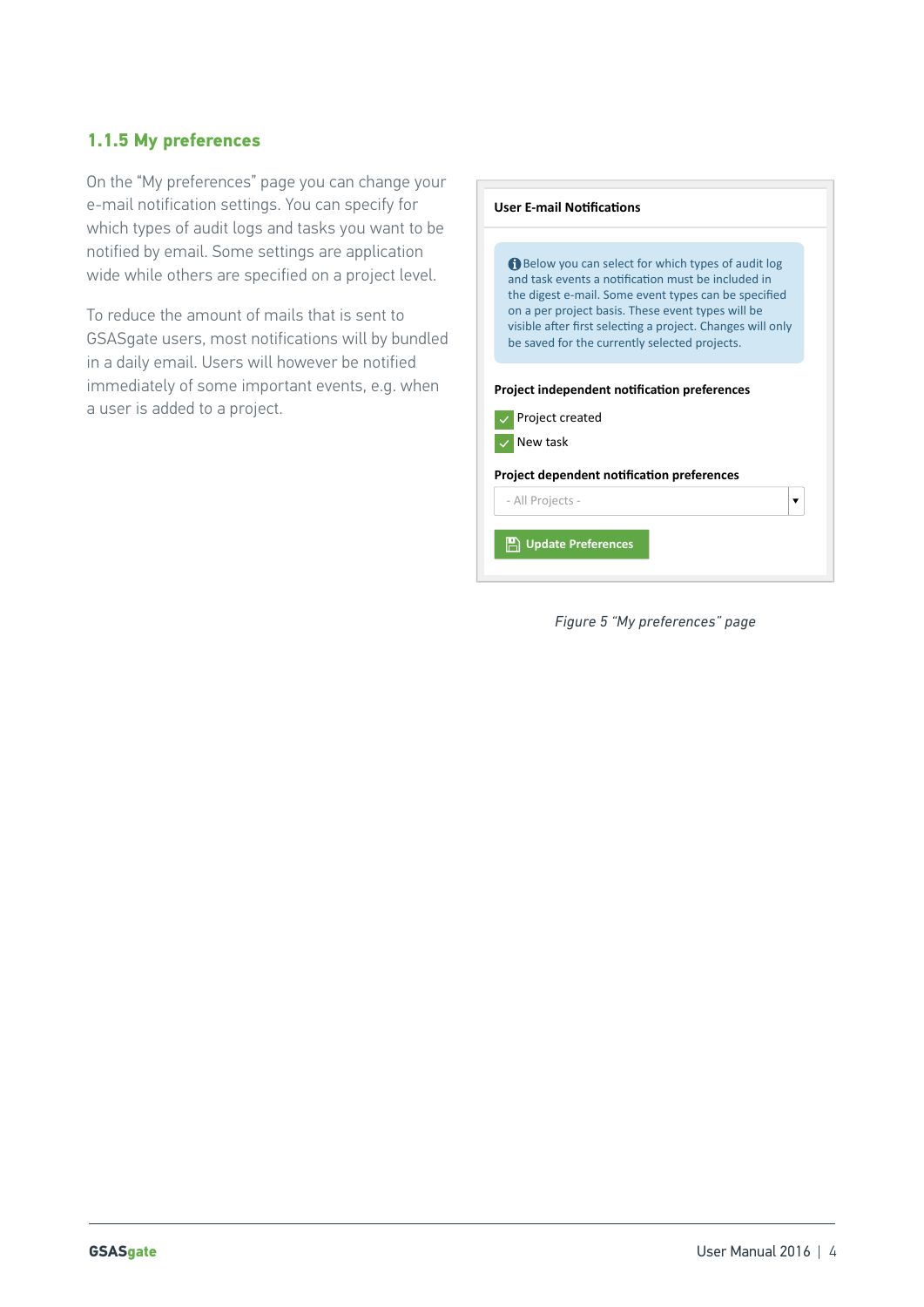### **1.2 Certification workflow**

To acquire a certificate all steps of the certification workflow have to be completed. This paragraph explains what a typical certification flow looks like.

#### **1.2.1 Creating a project**

To apply for a certificate a CGP project manager has to navigate to a project page. If not starting from an existing project, he or she needs to create a project first. This can be done by clicking on the "New project" button on the "My projects & certifications" page. Only users with a CGP license can create projects.

After the user fills out the project details form, the project will be created. By default the user will have the "CGP project manager" role. For a detailed description of application and project roles.

#### **1.2.2 Applying for a certificate**

A CGP project manager can apply for a certificate by navigating to the project page and clicking on the "Apply" button next to the preferred certificate.

After filling out the details of the certificate, the certification is registered.

#### **1.2.3 Certification statuses**

During the certification flow the status of a certification will advance. Depending on this certification status the system will create tasks for certain users related to the project. For a detailed description of the task system, see "1.1.3 My tasks".

The "Certification status" box on the certification page displays the current status of the certification at the top and all previous statuses below. On the left of every status there is an icon that indicates who will need to take action while the certification has this particular status. A green icon is used to indicate that the project team will have to take action, while an orange icon indicates that some user(s) of the GSAS trust team will need to take action.

| Submitting                                 |                                                                                                                                                                                                                                                                                              |  |
|--------------------------------------------|----------------------------------------------------------------------------------------------------------------------------------------------------------------------------------------------------------------------------------------------------------------------------------------------|--|
|                                            | The certification is activated by a GSAS trust administrator.<br>The project team can now provide the requirements for all criteria and<br>set the submitted scores of all criteria. When all criteria are completed,<br>a CGP project manager will advance the status of the certification. |  |
| <b>Activated</b><br>⊙ 4 Apr 2016 12:28 AST |                                                                                                                                                                                                                                                                                              |  |

#### *Figure 6 Certification status box on a certification page*

By clicking on one of the audit log buttons on the right of a status, you will be redirected to the audit log page. A filter will be active that will show you all audit logs of the certification and its underlying resources created when the certification had this particular status. For a detailed overview of the audit log page, see "1.1.4.1 Audit log page".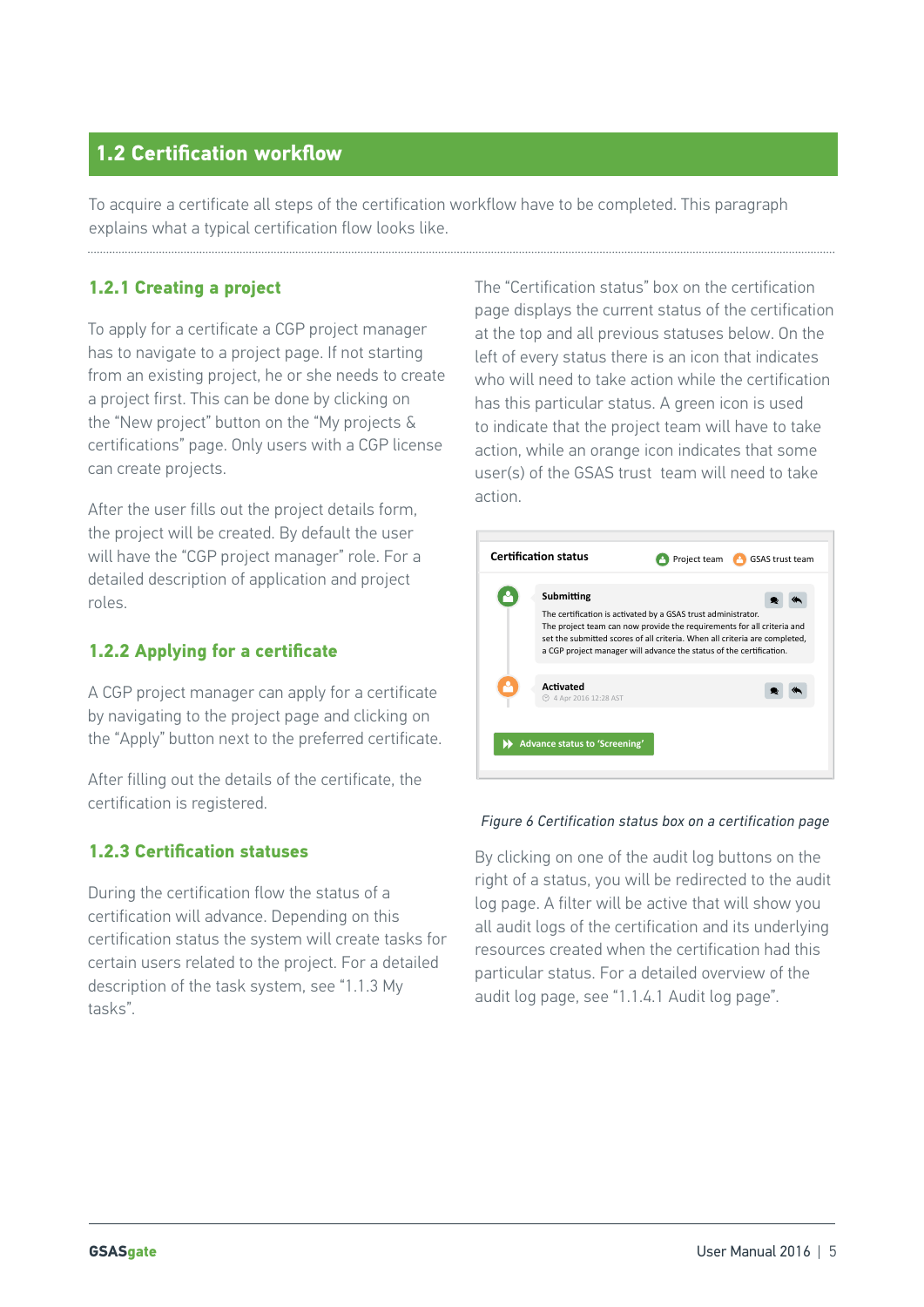The following list describes all certification statuses. Although these statuses are chronologically ordered, some statuses can be skipped.

- Activating: The certification is registered. After payment is received, a GSAS trust administrator will advance the status of the certification.
- Submitting: The certification is activated by a GSAS trust administrator. The project team can now provide the requirements for all criteria and set the submitted scores of all criteria. When all criteria are completed, a CGP project manager will advance the status of the certification.
- Screening: The project team has completed all criteria. After the GSAS trust team has screened the criteria input, a GSAS trust certification manager will advance the status of the certification and provide screening comments.
- Submitting after screening: The GSAS trust team has screened and commented the criteria input. The project team can process this feedback by editing the existing criteria input. When all criteria are completed, a CGP project manager will advance the status of the certification.
- Verifying: The project team has completed all criteria. The GSAS trust team will now review all criteria input and set the the achieved scores of the criteria. After all criteria are verified, a GSAS trust certification manager will advance the status of the certification.
- Acknowledging: The GSAS trust team has verified all criteria. A CGP project manager will now decide to accept all scores or apply for appeal. After this, the certification status will be advanced.
- Processing appeal payment: An appeal was requested by a CGP project manager. After payment is received, a GSAS trust administrator will advance the status of the certification
- Submitting after appeal: An appeal was requested by a CGP project manager. The project team can now (re)provide the requirements for all criteria and set the submitted scores of all criteria. When all criteria are completed, a CGP project manager can advance the status of the certification.
- Verifying after appeal: The project team has completed all criteria. The GSAS trust team will now review all criteria input and set the the achieved scores of the criteria. After all criteria are reviewed, a GSAS trust certification manager will advance the status of the certification.
- Acknowledging after appeal: The GSAS trust team has verified all criteria. After a CGP project manager acknowledges the achieved scores, he will advance the status of the certification.
- Approving by management: The GSAS trust team approved this certification. The GSAS trust management will now give their approval and advance the status of the certification.
- Approving by top management: The GSAS trust management approved this certification. The GSAS trust top management will now give their approval and advance the status of the certification.
- Certified: The GSAS trust team has issued this certification.
- Not certified: The GSAS trust team has denied this certification.

Depending on the current status of a certification a user will be responsible for advancing the certification to the next status. This can be done by clicking on the "Advance status to ..." button in the "Certification status" box.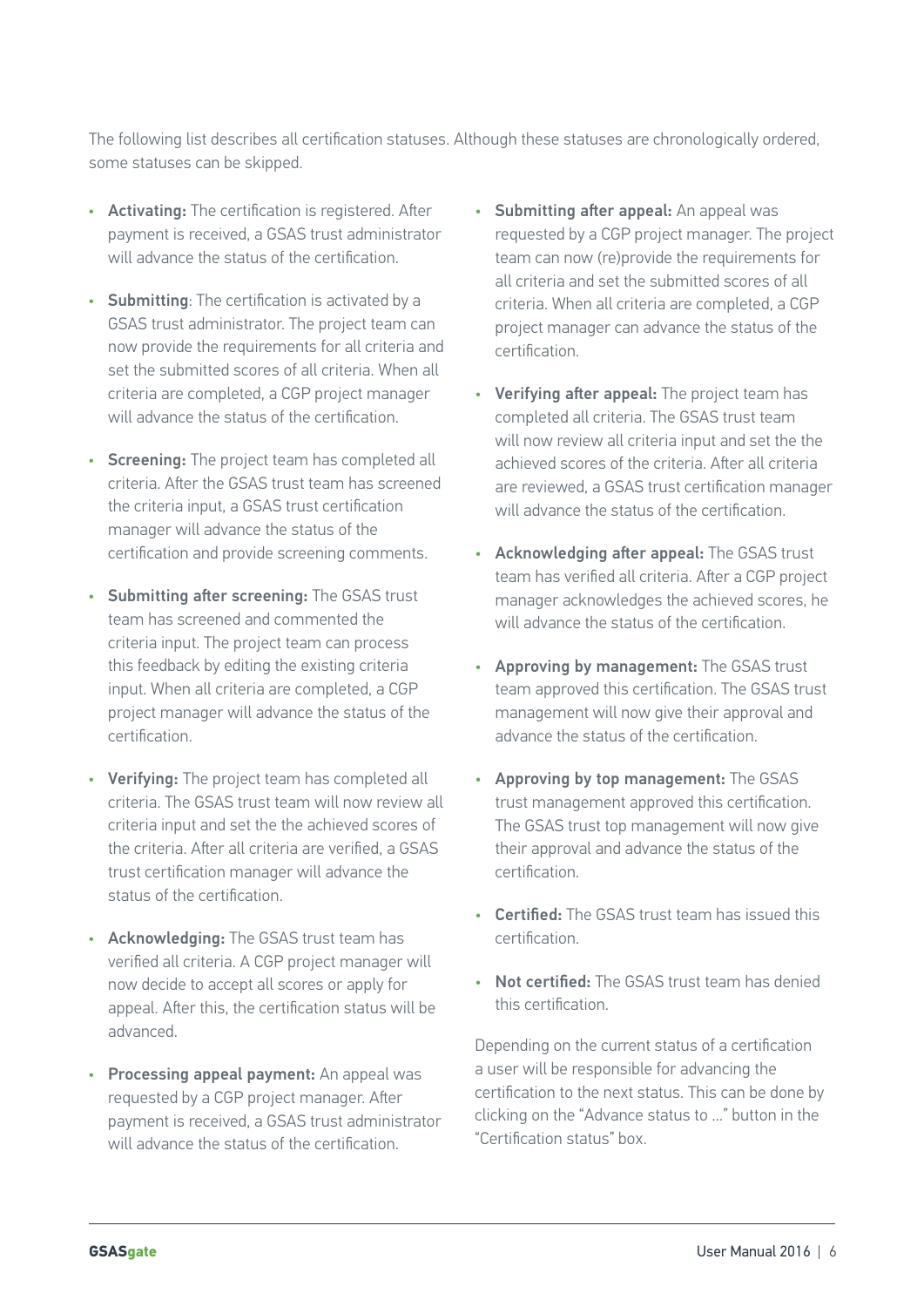#### **1.2.4 CGP project manager responsibilities**

This paragraph describes the main responsibilities of a CGP project manager in GSASgate.

#### **1.2.4.1 Setting targeted scores**

In the "Submitting" phase a CGP project manager can set the targeted scores of criteria. This can be done by navigating to a criterion page and changing the "Targeted score" field in the "Criterion scores" box.

| <b>Criterion Scores</b> |                     |  |  |  |
|-------------------------|---------------------|--|--|--|
|                         | <b>Score</b>        |  |  |  |
| Targeted Score ®        | $\overline{2}$<br>▼ |  |  |  |
| Submitted score o       |                     |  |  |  |

#### *Figure 7 Setting targeted scores*

#### **1.2.4.2 Adding members to the project team**

In the "Submitting" phase a CGP project manager can add other team members to the project. This can be done by clicking on the "Add team member" button in the "Project team" box on the project page.

|                    | O You can add one or more users to the project by entering their email addresses<br>one by one. Linkme.ga users can be added to the project immediately. Users<br>without a linkme.qa account can be invite by email. |  |
|--------------------|-----------------------------------------------------------------------------------------------------------------------------------------------------------------------------------------------------------------------|--|
| Find user by email |                                                                                                                                                                                                                       |  |
| User               | Action                                                                                                                                                                                                                |  |
| Kevin Parker       | This user will be added to the project as<br>▥<br>Project team member<br>v                                                                                                                                            |  |
|                    |                                                                                                                                                                                                                       |  |

*Figure 8 Adding members to the project team*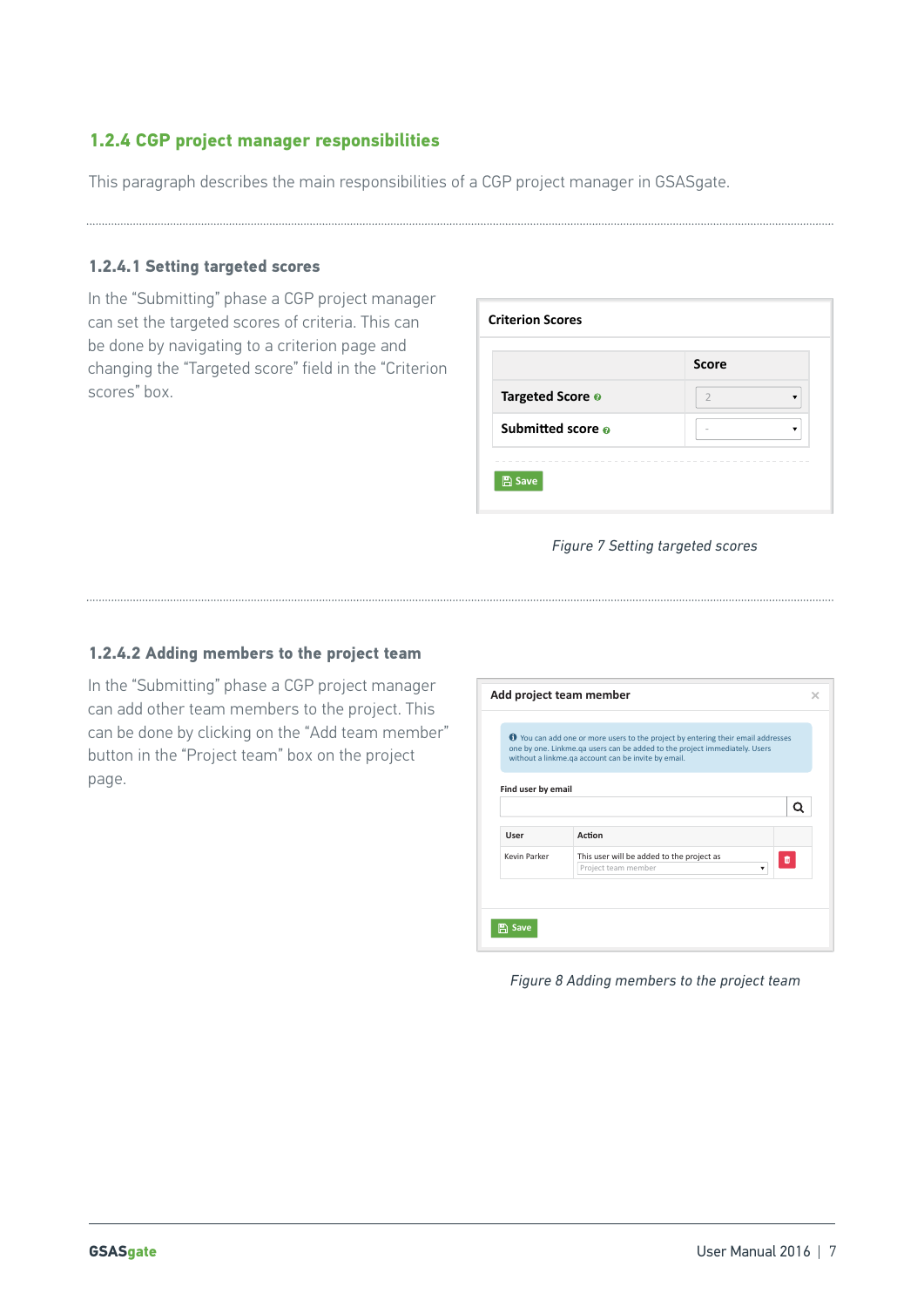#### **1.2.4.3 Allocating project team responsibility**

In the "Submitting" phase a CGP project manager will have to allocate responsibility of criteria requirements to project team members. This can be done by clicking on the "Allocate project team responsibility" button on the certification page.

Using the form on the next page, the CGP project manager can select requirements and assign them to a member of the project team. A due date can be set as well.

|     | Select requirements to allocate                                                                                                                                                                                  |                     |          |               | Allocate selected requirements                |
|-----|------------------------------------------------------------------------------------------------------------------------------------------------------------------------------------------------------------------|---------------------|----------|---------------|-----------------------------------------------|
|     | <b>D</b> Use the checkboxes and the form to update the status of requirements or to assign requirements<br>to project team members. Submitted criteria or criteria without requirements will not be listed here. |                     |          |               | User<br>Kevin Parker<br>Due date              |
|     | <b>COMMERCIAL *</b>                                                                                                                                                                                              |                     |          |               | 鯆                                             |
|     | UC.1: Proximity to Infrastructure                                                                                                                                                                                | <b>Allocated to</b> | Due date | <b>Status</b> | <b>Status</b>                                 |
|     |                                                                                                                                                                                                                  |                     |          |               |                                               |
| l v | Letter signed/stamped by Authorities, municipalities, if any, that provide services.                                                                                                                             | Kevin Parker        |          | Required      | Required                                      |
| ∣√  | On-site Infrastructure Drawings.                                                                                                                                                                                 | Kevin Parker        |          | Required      | $\mathbb{R}$ Save and continue<br>$\Box$ Save |
|     |                                                                                                                                                                                                                  |                     |          |               |                                               |

*Figure 9 Allocating project team responsibility*

#### **1.2.4.4 Reviewing documents**

In the "Submitting" phase, after a project team member has uploaded a document, a CGP project manager will need to review the document. This can be done by clicking on the status of a document in the "Documentation" box on a criterion page.

The following list describes all document statuses:

• Awaiting approval: the document was uploaded by a project team member and is waiting for approval.

- Approved: the document was approved by a CGP project manager.
- Rejected: the document was rejected by a CGP project manager. The project team member that uploaded this document will have to re-upload a new version.

| <b>Documentation</b>              |                  |                     |                      |                   |                                     |
|-----------------------------------|------------------|---------------------|----------------------|-------------------|-------------------------------------|
| File name                         | <b>File size</b> | <b>Uploaded by</b>  | <b>Upload date</b>   | <b>Status</b>     | <b>Actions</b>                      |
| $\frac{1}{121}$<br>a-textfile.txt | 1.49 KB          | <b>Kevin Parker</b> | 4 Apr 2016 12:45 AST | Approved          | $\overline{\phantom{a}}$<br>। ≚ ∥ % |
| blank.pdf<br>PDG                  | 8.64 KB          | <b>Kevin Parker</b> | 4 Apr 2016 12:45 AST | Awaiting approval | ▮◣<br>ᆇᆘ<br>$\mathcal{S}$           |

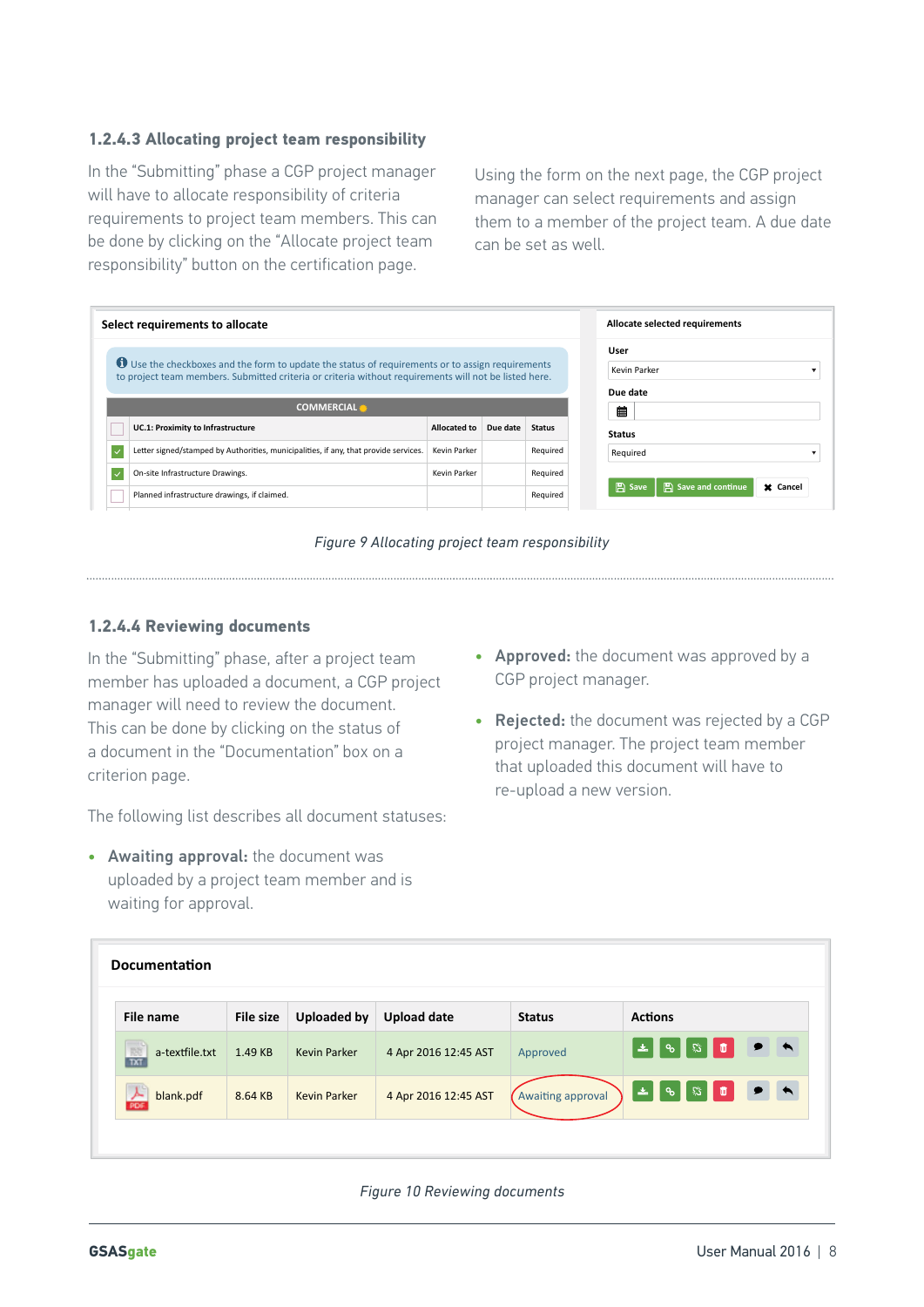#### **1.2.4.5 Submitting criteria**

In the "Submitting" phase, after all all requirements are provided by the project team and all criteria documents are reviewed by the CGP project manager, a CGP project manager will have to submit the criterion. This can be done by clicking on the "Submit criterion" button on the criterion page.

Please note that, at this stage, the submitted criterion will not be reviewed by the GSAS trust team yet. The GSAS trust team will start reviewing after all criteria are submitted by the project team and after the certification status is advanced by the CGP project manager.

| <b>Criterion details</b> |            |
|--------------------------|------------|
| <b>Status</b>            | Submitting |
| ↓ Submit Criterion       |            |

*Figure 11 Submitting criteria*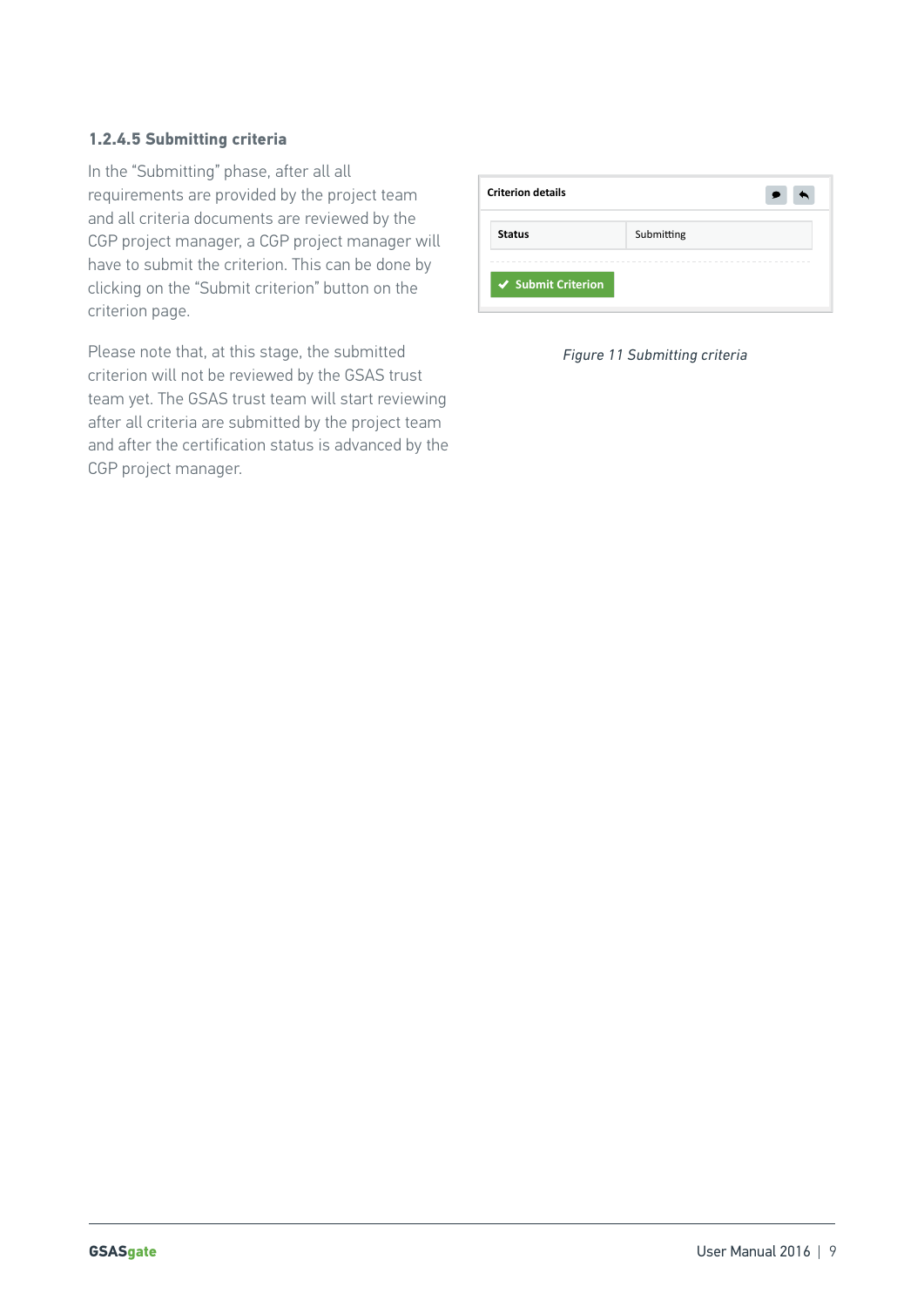#### **1.2.5 Project team member responsibilities**

This paragraph describes the main responsibilities of a project team member in GSASgate.

#### **1.2.5.1 Uploading documents**

In the "Submitting" phase a project team member will have to upload documents in order to complete his or her assigned criteria requirements. This can be done by dropping files in the "Upload documentation" box on a criterion page. The uploaded documents will now be reviewed by a CGP project manager.

|                           |                              | <sup>2</sup> Drop files here or click to upload documentation. |                |
|---------------------------|------------------------------|----------------------------------------------------------------|----------------|
| File name                 | <b>File size</b>             | <b>Upload progress</b>                                         | <b>Actions</b> |
| a-textfile.txt            | <b>1.5 KB</b>                |                                                                | 勔              |
| blank.pdf                 | <b>8.8 KB</b>                |                                                                | û              |
| Additional requirements @ |                              | Notes to support the documentation @                           |                |
|                           | + Select additional criteria |                                                                |                |

*Figure 12 Uploading documents*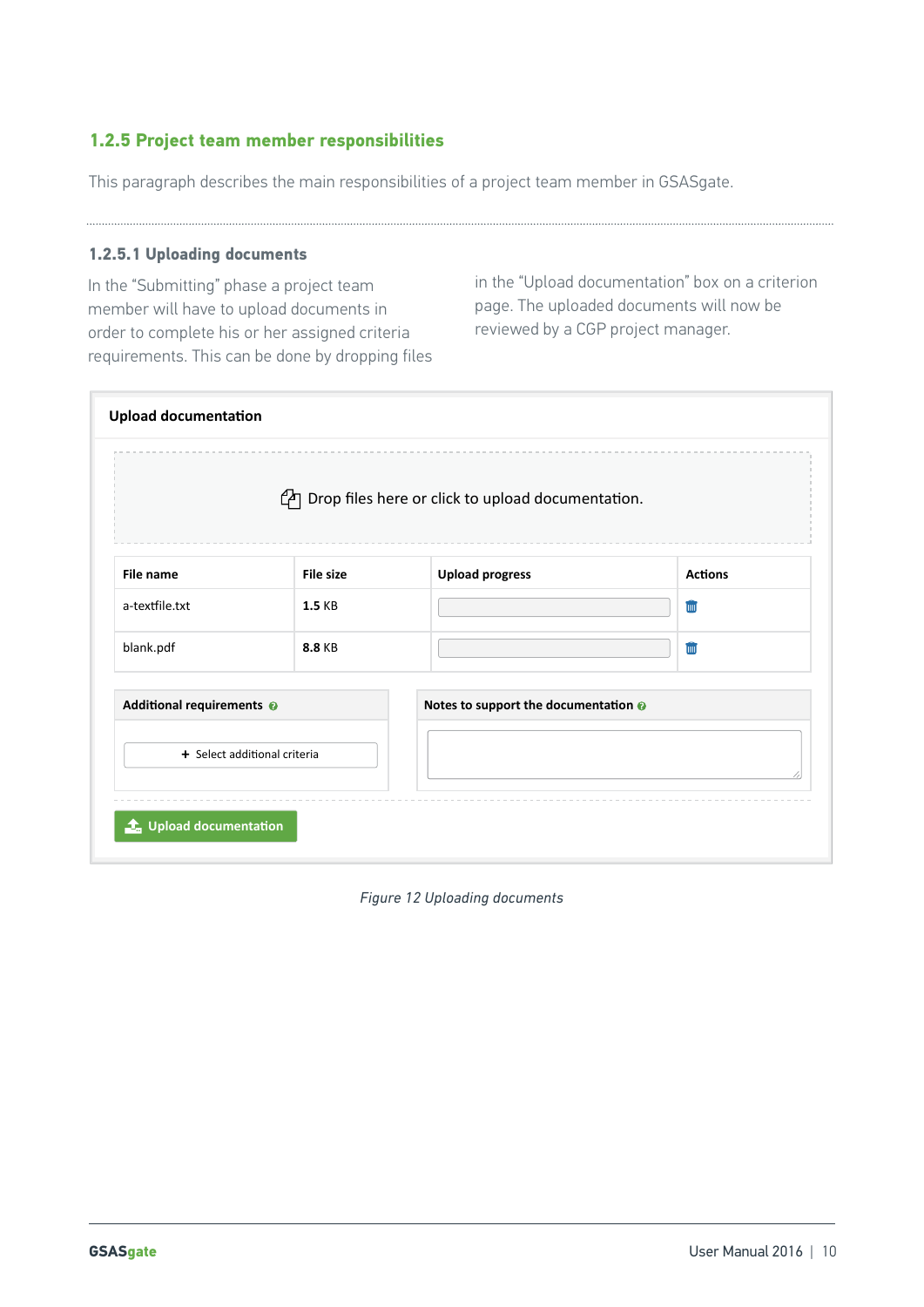#### **1.2.5.2 Providing requirements**

In the "Submitting" phase, after the required documents were uploaded, a project team member will have to change the status of requirements that were assigned to him or her to "Provided". This can be done by clicking on a requirement in the "Your requirements" box on a criterion page.

| Responsibility                                         |                      | Due date | <b>Status</b> |   |
|--------------------------------------------------------|----------------------|----------|---------------|---|
| Kevin Parker                                           | $\blacktriangledown$ | 曲        | Provided      | ▼ |
|                                                        |                      |          |               |   |
| $\mathbb{B}$ Save<br>$\oslash$ Refuse this requirement |                      |          |               |   |

#### *Figure 13 Providing requirements*

#### **1.2.5.3 Setting submitted scores**

In the "Submitting" phase a project team member can set the submitted scores of criteria. This can be done by navigating to a criterion page and changing the "Submitted score" field in the "Criterion scores" box.

| <b>Criterion Scores</b>      |              |  |  |
|------------------------------|--------------|--|--|
|                              | <b>Score</b> |  |  |
| Targeted Score @             | 3            |  |  |
| Submitted score <sup>o</sup> | 2<br>┳       |  |  |

*Figure 14 Setting submitted scores*